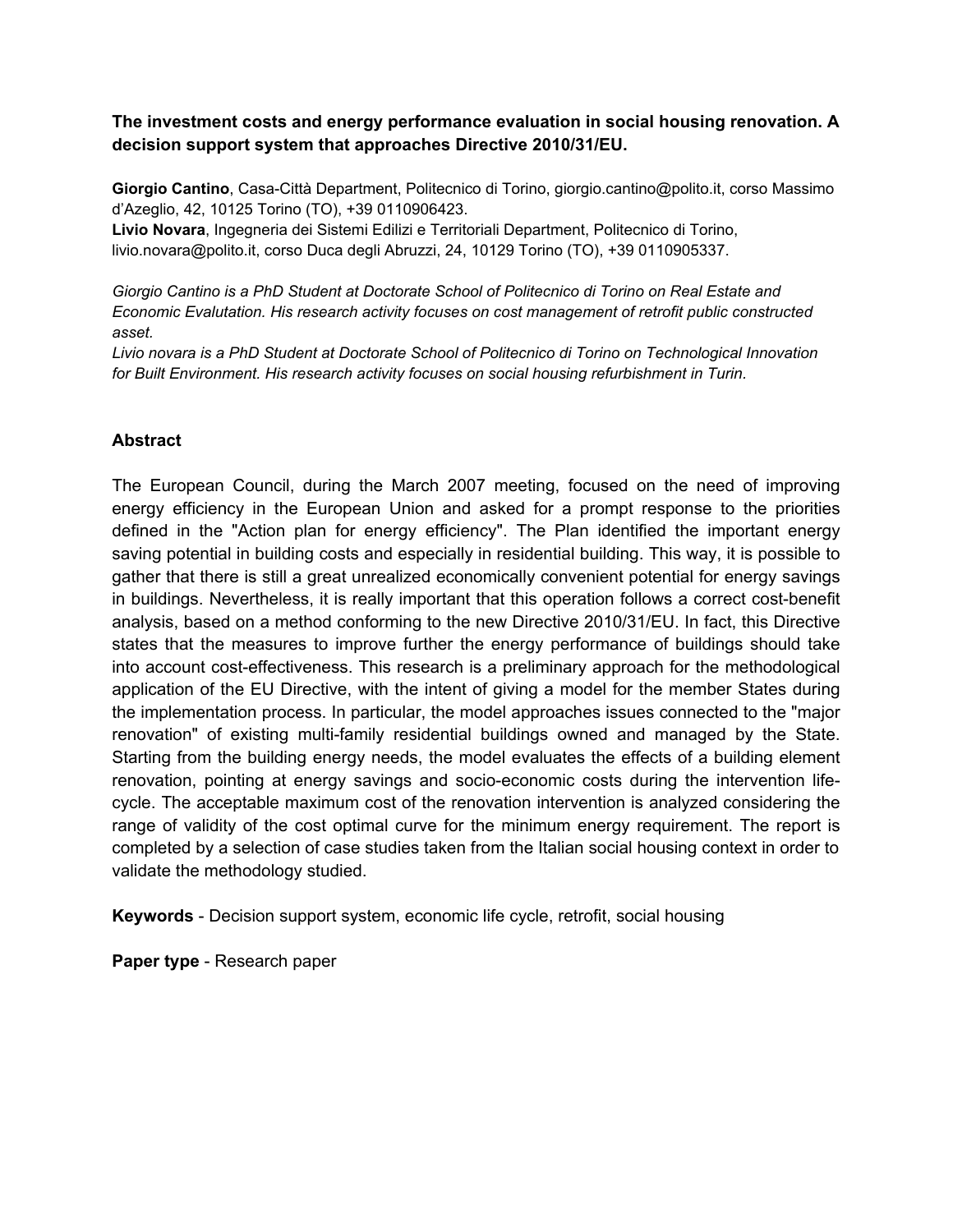## **Introduction**

The European Council, during the March 2007 meeting, focused on the need of improving energy efficiency in the European Union to achieve the objective of reducing by 20% the Union's energy consumption by 2020 and asked for a prompt response to the priorities defined in the "Action plan for energy efficiency". The Plan identified the significant potential for costeffective energy savings in the buildings sector. In fact, buildings account for 40% of total energy consumption in the Union and housing sector is one of the major contributors. Since the sector is expanding, it represents a great unrealised potential for energy savings. About that, during last May 2010, Directive 31/2010/EU on energy performance of buildings was issued and recast the 2002 version [1]. The Directive underlines the need to define measures for improving further the energy performance of buildings, using a new set of minimum requirements for the energy performance of buildings and building elements calculated through a new assessment methodology. The calculation method should be developed taking into account climatic and local conditions as well as indoor climate environment and cost-effectiveness. Moreover, it should be based not only on the season in which heating is required, but should cover the annual energy performance of building. The new requirements should also be set to achieving the cost-optimal balance between the investments involved and the energy costs saved throughout the life cycle of the building or the building element. To confirm this assumption, two recent European-wide studies [2], [3] show that 75-85% of the technical savings potential for 2020 is comprised of cost-effective options.

By the end of June 2011, the European Commission should lay down a comparative methodology framework for calculating cost-optimal levels of minimum energy performance requirements, for different kinds of interventions.

The main purpose of this paper is to give a preliminary support to the framework for the definition of the cost-optimal minimum requirements for building elements during major renovations of existing buildings. Since the public sector should lead the way in the field of energy performance of buildings, an application of the purposed method to Italian social housing case study should be taken into consideration.

# **The methodological approach**

The Directive 2002/91/EU describes how the energy performance of buildings should be evaluated and required the Member States to find a maximum energy consumption level based on a standard use of the building without taking into account costs issues. Now the new 2010 Directive requests the Member States to set minimum energy performance requirements for buildings taking into consideration cost-optimal levels, that shall be calculated according to a comparative methodology.

The comparative methodology framework shall be established in accordance with Article 5 and especially with Annex III. It shall differentiate between new and existing buildings and between different categories of buildings. Article 5 contains the full legal text while Annex III gives a sketch for developing a comparative methodology framework to identify cost-optimal levels of energy performance requirements for buildings and building elements.

For further understand the methodological approach, it's necessary to preliminarily refer to some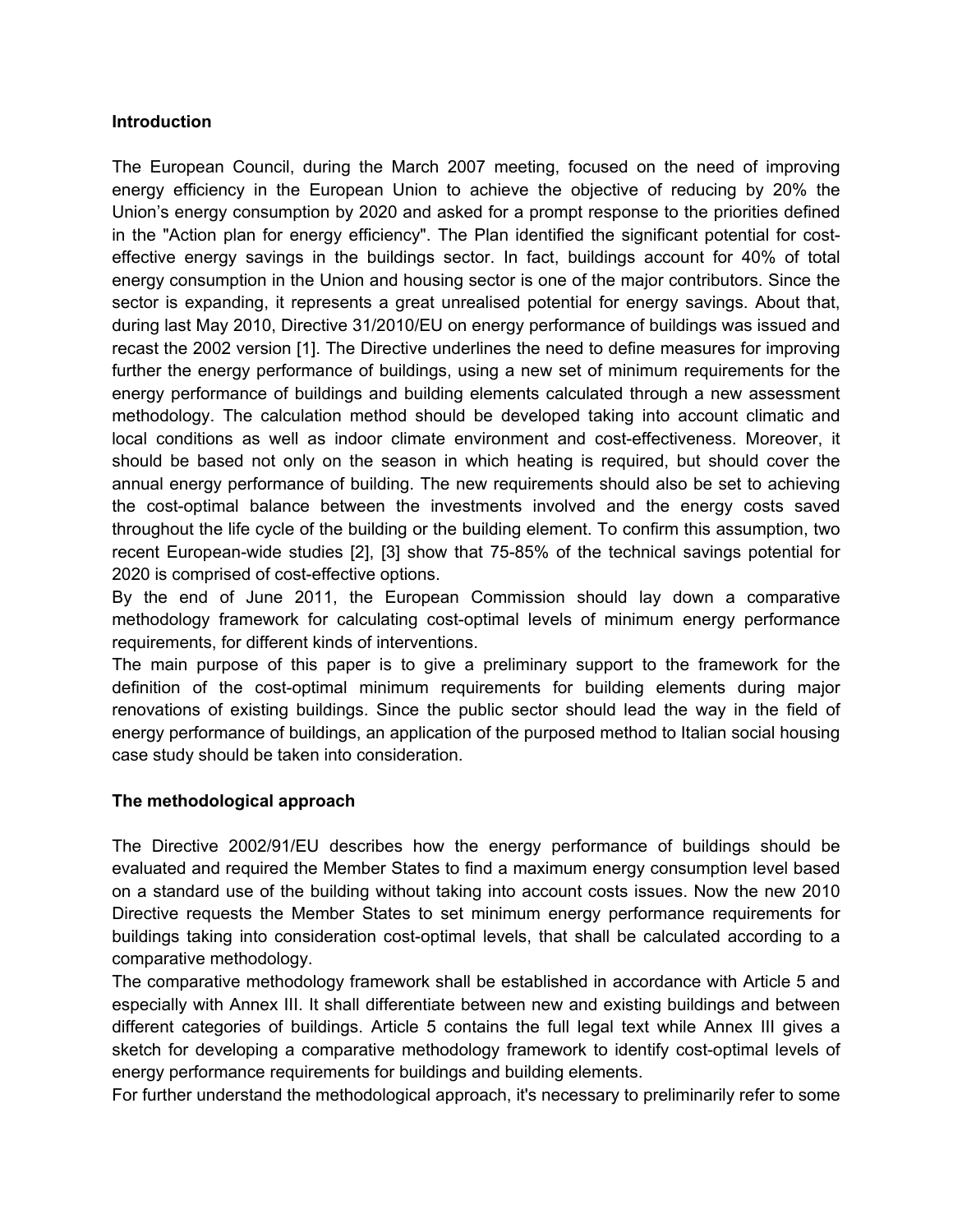definitions taken from the Directive, such as "major renovation", "building element" and "costoptimal level" as well as the calculation steps identified in the Annex III.

*The Directive identifies 'Major renovation' as the renovation of a building where:*

- a. *the total cost of the renovation relating to the building envelope or the technical building systems is higher than 25 % of the value of the building, excluding the value of the land upon which the building is situated; or*
- b. *more than 25 % of the surface of the building envelope undergoes renovation;*

Member States may choose to define a 'major renovation' either in terms of a percentage of the surface of the building envelope or in terms of the value of the building. If a Member State decides to define a major renovation in terms of the value of the building, values such as the actuarial value, or the current value based on the cost of reconstruction, excluding the value of the land upon which the building is situated, could be used.

*A 'building element' is a technical building system or an element of the building envelope.*

*'Cost-optimal level' means the energy performance level which leads to the lowest cost during the estimated economic life cycle, where:*

- a. *the lowest cost is determined taking into account energy-related investment costs, maintenance and operating costs (including energy costs and savings, the category of building concerned, earnings from energy produced), where applicable, and disposal costs, where applicable; and*
- b. *the estimated economic life cycle is determined by each Member State. It refers to the remaining estimated economic life cycle of a building where energy performance requirements are set for the building as a whole, or to the estimated economic life cycle of a building element where energy performance requirements are set for building elements.*

*The cost-optimal level shall lie within the range of performance levels where the cost benefit analysis calculated over the estimated economic life cycle is positive.*

The sketch suggested in Annex III requires each Member State to:

- *a. define reference buildings that are representative in terms of functionality and climate conditions. The reference buildings need to cover residential and non residential buildings (e.g. offices), both from new and existing;*
- *b. define energy efficiency measures to be assessed for the reference building. These can be measures for building as a whole, for building elements, or for a combination of buildings elements;*
- *c. assess the final and primary energy need of these reference buildings. The calculation must be done in accordance with relevant European standards;*
- *d. calculate the costs of the energy efficiency measures during the expected economic life cycle of the reference buildings. Investment costs, maintenance and operating costs, earnings from energy produced and disposal costs (if applicable) need to be taken into consideration.*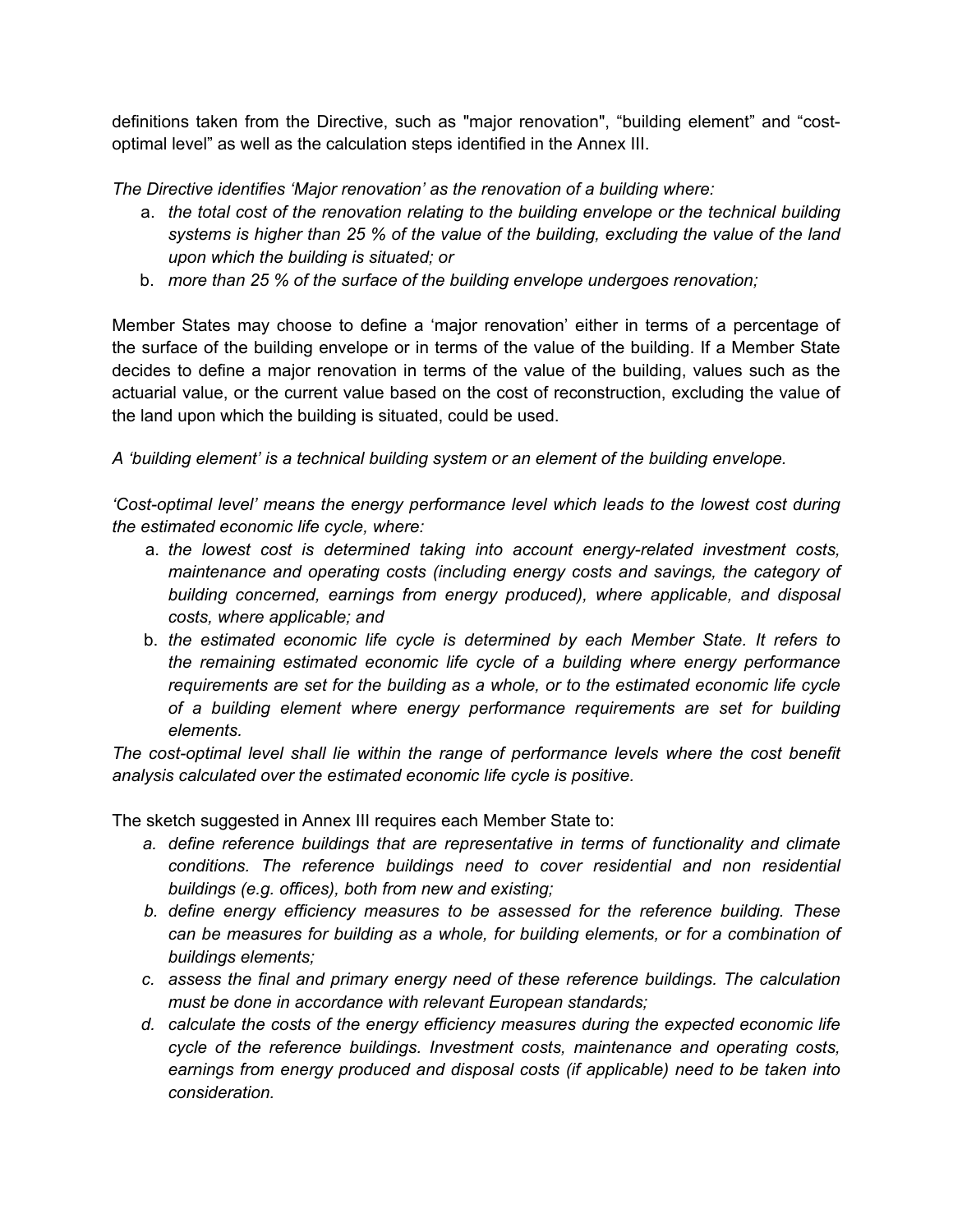# **Calculation steps**

Conforming to the sketch of Annex III, the proposed methodology requires the knowledge of few variables (input data) and it can be represented graphically using the following flow-chart:

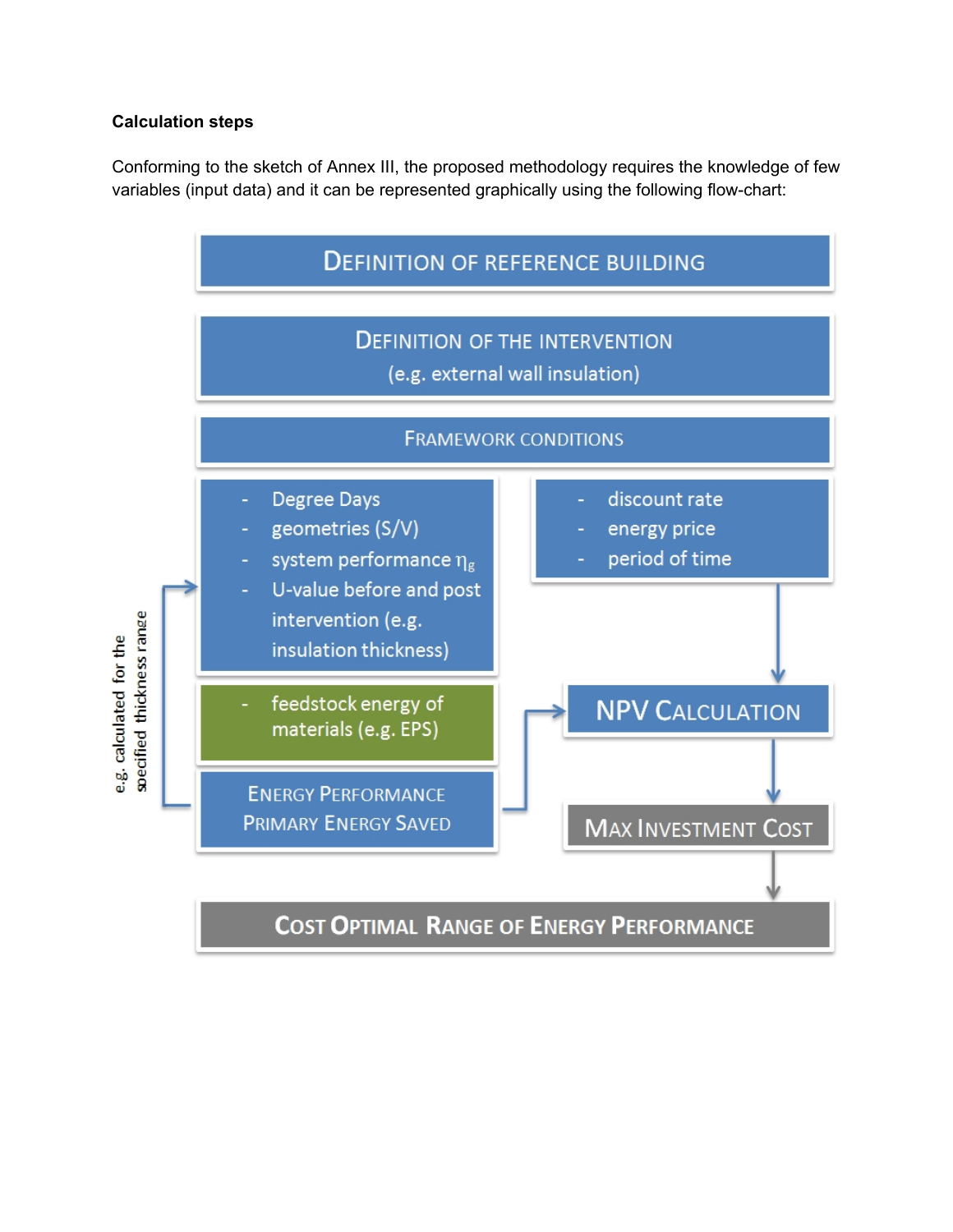## Definition of reference building

Buildings have an impact on long-term energy consumption. Given the long renovation cycle for existing buildings, new, and existing buildings that are subject to major renovation, should therefore meet minimum energy performance requirements adapted to the local climate. Major renovations of existing buildings, regardless of their size, provide an opportunity to take cost-effective measures to enhance energy performance. For reasons of cost-effectiveness, it should be possible to limit the minimum energy performance requirements to the renovated parts that are most relevant for the energy performance of the building.

Building stock used is as follow:

- same building typology;
- same wall layers;
- no insulation in external walls, floors or roof;
- same heating system;
- same construction years (1968-1975);
- subject to "major renovation intervention" by applying an external wall insulation layer to the whole external surface.

# Energy performance

The calculation of the energy performance after the refurbishment intervention is made by using a simplified methodology developed by the Energy and Environment National Agency (ENEA). The methodology can be summed up as follows:

 $\Delta$ Qh =  $\Delta$ U \*  $\Delta$ T \* S ∆Qa= DD ∗ 24 ∗ f ∗ R ∗ ∆U ∗ S/1000 [kWh] Qpr =  $\Delta$ Qa / ng

 $\Delta$ Qh = energy for heating [W]

 $Qa = energy \dots$  [W]

Qpr = primary energy saved

f = correction factor for average indoor temperature (for intermittent heating) [-]

 $R =$  correction factor for non heated  $[-]$ 

S = area of intervention [sqm]

∆U = predicted U-value post intervention [W/sqm K]

ηg = global efficiency of heating system

The calculation of energy performance of the building elements is made using the EN 6946:2008.

Energy saving is obtained as the primary energy demand before the intervention, minus the energy demand after the refurbishment, plus the feedstock energy of the construction materials used.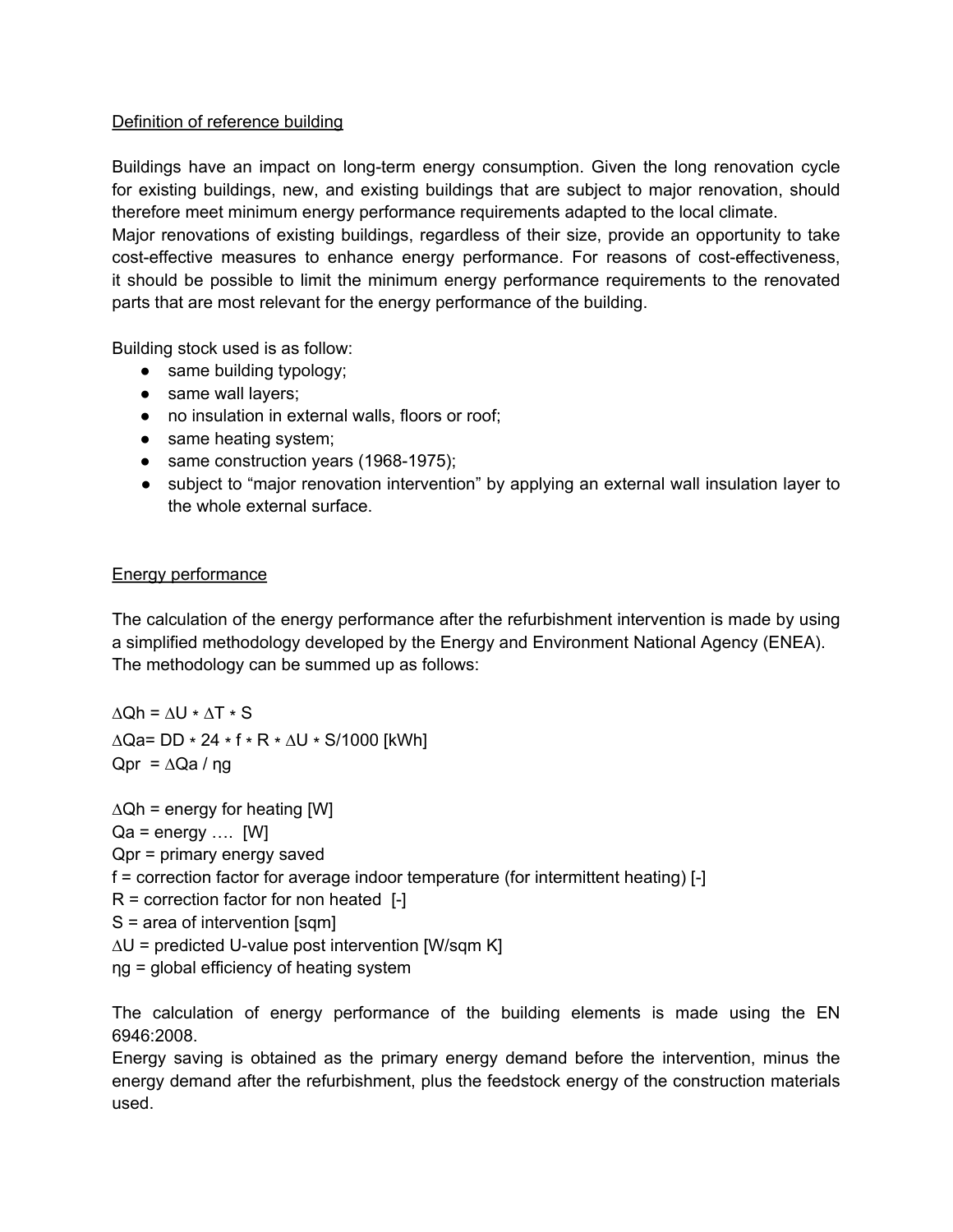#### Economic assessment

The proposed model simulates the change in the cost of the intervention to achieve a specified energy performance.

Input data

- discount rate;
- period of time;
- average unit price of the energy vector;
- estimated long term energy price development.

The model gives an economic assessment of the proposed intervention by calculating the Net Present Value (NPV), if this is equal to or greater than zero, then the proposal can be considered cost-effective over the life cycle considered. When the NPV returns exactly zero, we are dealing with minimum level performance under which it is not suitable the initial investment. The choice between various interventions with positive values of NPV, can be done separately evaluating the factors involved. For example, one can choose to focus on the energy saved during life cycle, or give priority to the investment cost.

At this time, we need to make some considerations about estimated discount rate, annual increment of energy price and building element life cycle.

As mentioned before, discount rate and the annual increment of energy price are two exogenous input data for the calculation. So, they not depend from the practitioners but from the indexes that are annually updated from Public Authorities.

In consideration of that, the Italian Institute of Statistics revealed that the average inflation rate for the 2010 is equal to 2,3 %.

Since the aims of this paper are to define a methodological approach that conform EU Directive and apply it to a set of social housing' case studies, it's reasonable to assume this average value as the reference for the two variables mentioned above.

In fact, on the long period it's always difficult setting appropriate values. This why we cannot make future previsions without considering a minimum level of uncertainty.

Thus, refer to average values could be a correct approach.

In particular, we assume that the discount rate for a long period investment on a Public property can correspond to the social rate of time preference and its value thus match the average annual inflation rate.

According to previous assumption, in relation to estimated long term energy price development, we can set a minimal annual growth that match the average inflation rate.

The Directive states that "*the estimated economic life cycle of a building or building element should be determined by Member States, taking into account current practices and experience in defining typical economic life cycles.*"

From a methodological point of view, a common definition of life cycle of a single intervention is the key in his economic assessment. This aspect is very delicate and, obviously, it depends on a range of causes, such as: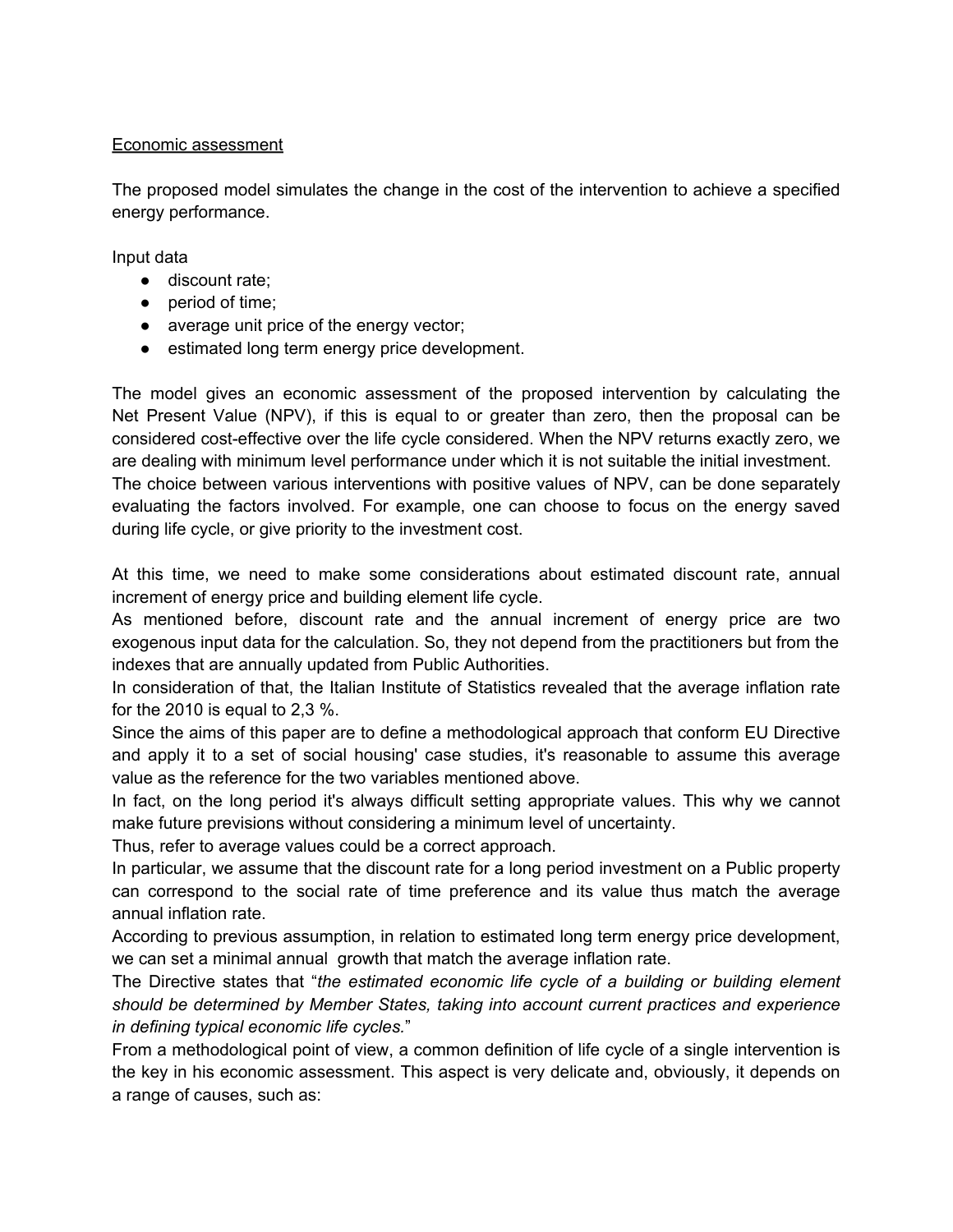- For every kind of intervention, the variability of technological construction typology;
- Based on local tradition, the variability of construction systems.

According to Directive regulations, an Italian report, made by ENEA [4], allows to define the estimated life cycle of walls insulation systems. The report states that the life cycle mainly depends on the duration of the insulation layer and therefore, it's reasonable to assume a period of 20 years as a life cycle for this kind of intervention.

### Environmental Costs (externalities)

For a better assessment it is necessary to take into account the energy stock of the materials. It was decided to count all the feedstock energy in the first year of the intervention, because its weight is equivalent to an initial investment and should not be distributed on its life-cycle.

### Application to case studies

The sample buildings were analyzed by the method proposed by the project TABULA, asset rating with standard user. Despite common elements, the buildings considered are different in size and number of floors.

We've considered an intervention common to all buildings with the same material and same finish, a layer of EPS and exterior plaster as finish. For each thickness of insulation you can find usually on trade and for some characteristics values, were calculated the energy performance, assessed as primary energy savings of the intervention and its maximum cost.

### **Results**

From the analysis we obtain the relationship, in graphic form, which describes the type of curve optimal level of cost as a function of energy performance.

The study led to the definition of a curve defined by a unique equation. The important thing is that this curve, as shown on the application case studies, does not change, but is only translated in the Cartesian plane, according to a vector that depends on the cost of primary energy saved, and then the investment cost. This makes the curve actually usable.

It is important to emphasize the role of Member States in defining the limits of validity of the curve. We propose a threshold level that coincides with the current legislation on the element building U-value. The upper limit stands at a point where the gap between curve type and "environmental" curve is not too broad. This point match with the maximum of the curve below that represent the relationship between savings and "environmental" costs.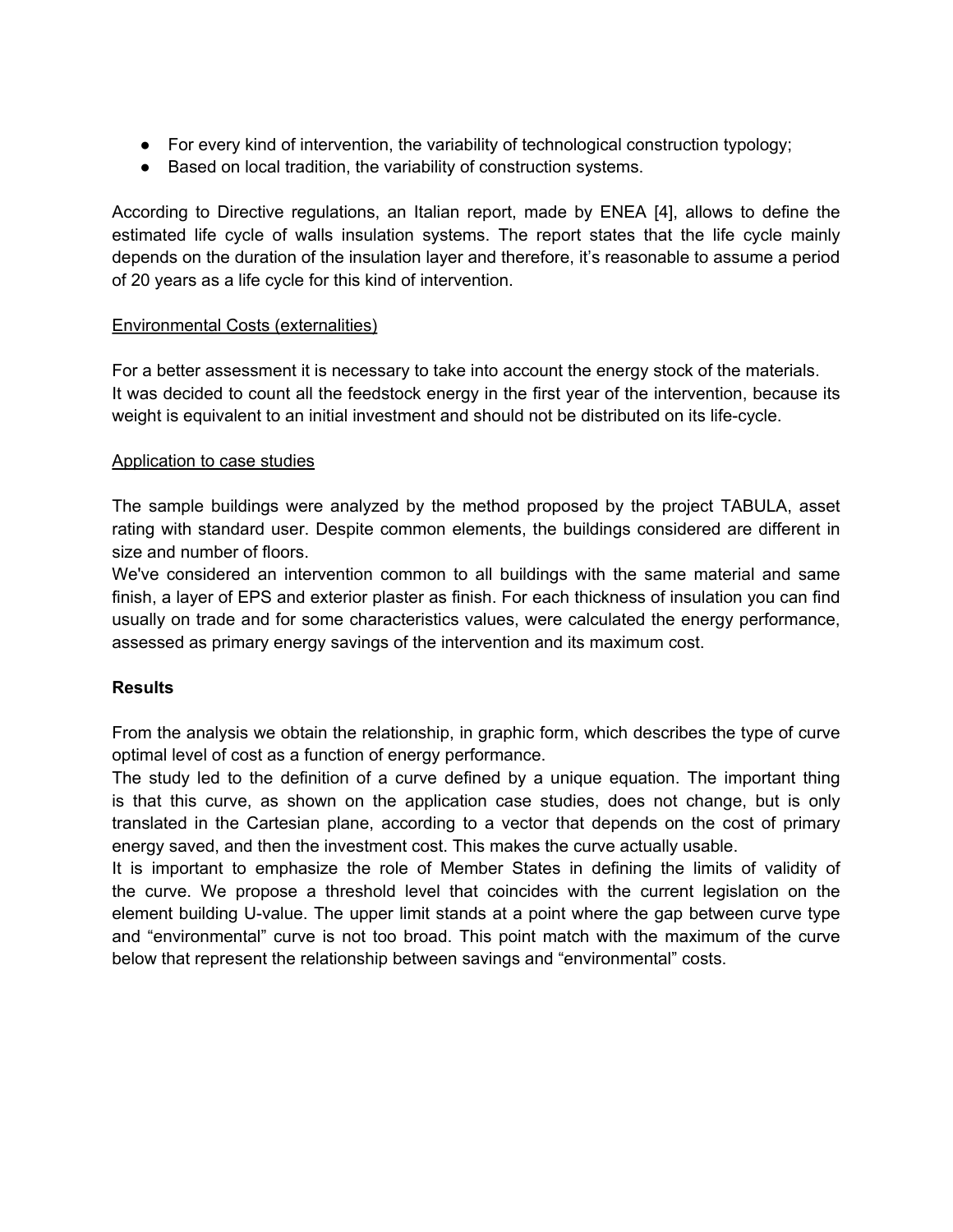

# **Discussion and conclusions**

Applying this methodology, each Member State assess the input data and calculate the results. The methodology and local data will then allow to identify cost-optimal level of minimum energy performance requirements for building elements renovation, and can compare the results of this calculation with the minimum energy performance requirements that are currently in effect.

The method used leads to the definition of a new unit of measure of the energy performance because more consistent with the concept of cost-optimal curve, in fact a single index would not be able to define type curves.

In addition to that we think in terms of environment, considering the energy of the feedstock materials. Knowing a mean energy for the EPS [5], we calculate a new curve in our opinion more realistic in terms of cost-effectiveness in describing the life-cycle.

### **References**

[1] Directive 2002/91/EU on energy performance of buildings.

[2] Fraunhofer-Institute for Systems and Innovation Research (Fraunhofer ISI) and partners, (2009). Study on the Energy Savings Potentials in EU Member States, Candidate Countries and EEA Countries. Final Report for the European Commission Directorate-General Energy and Transport.

[3] Ecofys, (2009), Sectoral Emission Reduction Potentiasls and Economic Costs for Climate Change (SERPEC-CC) Summary report.

[4] ENEA, (2008), ERS-Energy ReStyling of residential buildings and offices.

[5] Taborelli S., Furno E., (2008), EPS: Environmental impacts and life cycle. Report from the research project, Italian EPS Association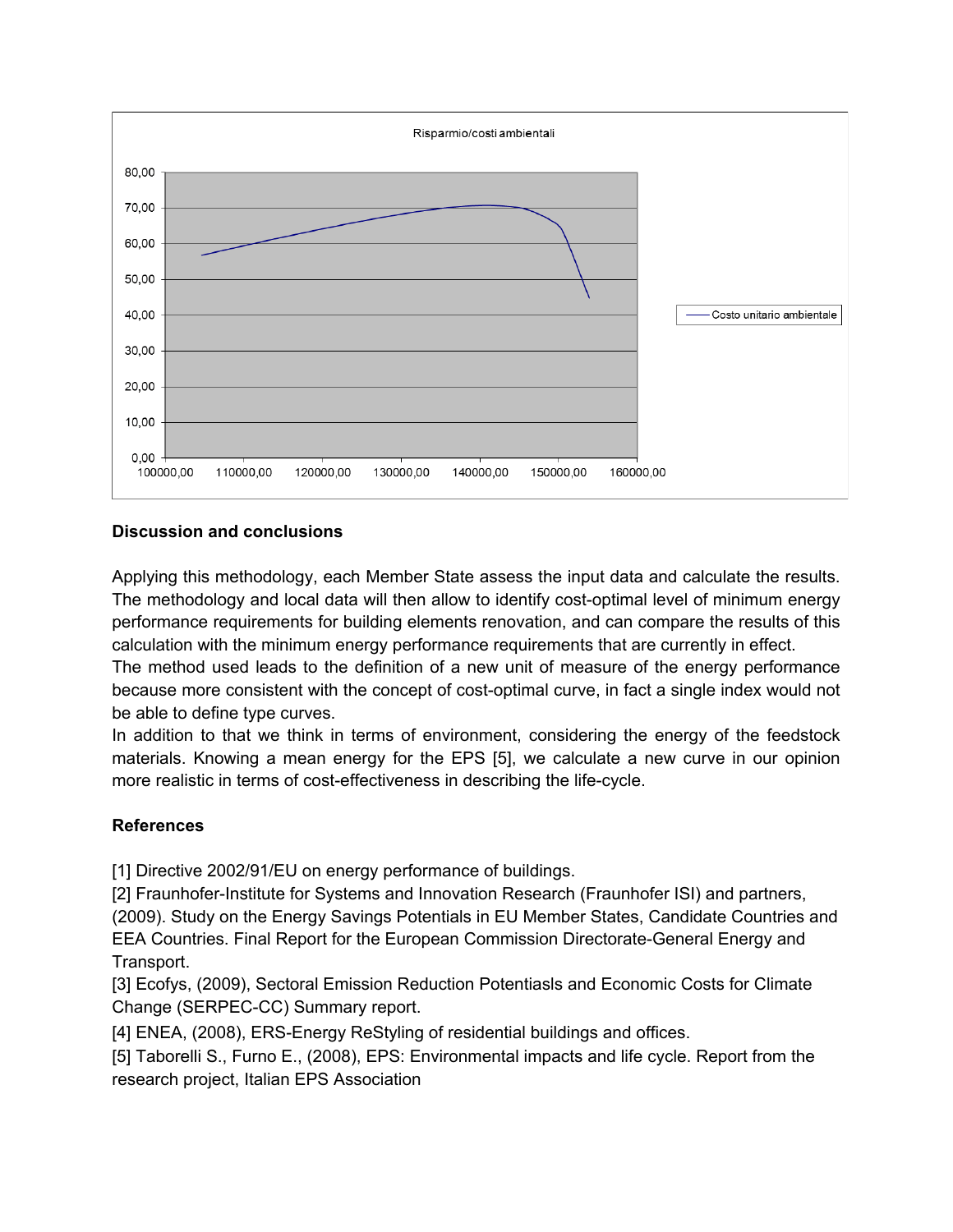**Annex I - Extract from case studies and tool for calculation**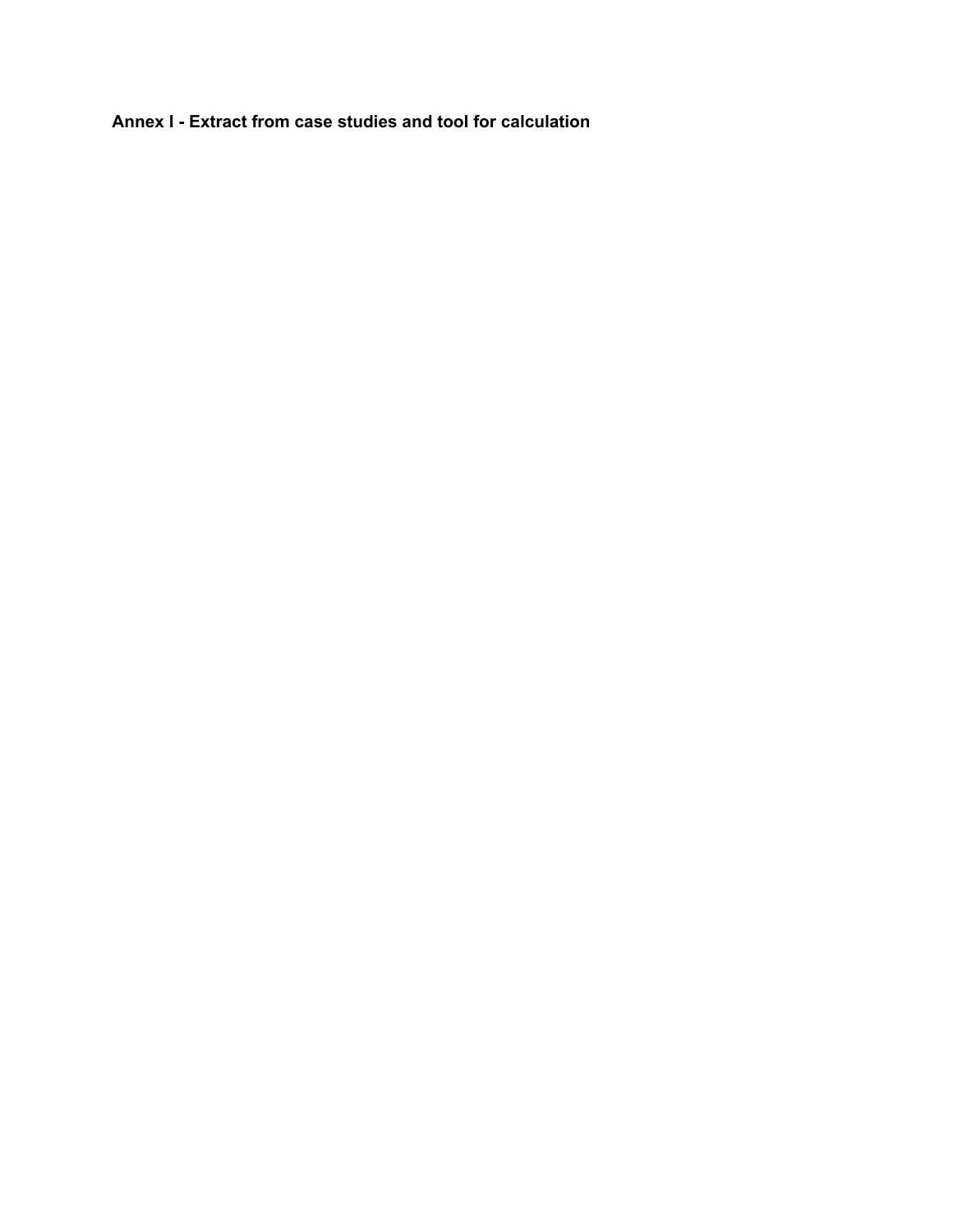#### Cavallari Murat - Viale dei mughetti 30-34 - Stato di fatto

е

Manica

| v<br>[m <sup>3</sup> ] | SN<br>$[m^{\prime}]$ | Af<br>(m <sup>2</sup> ) | Numero<br>Appartamenti | Piani f.t. |
|------------------------|----------------------|-------------------------|------------------------|------------|
| 4147                   | 0.524                | 164,69                  | 20                     |            |

| <b>Strutture opache</b>                    |      |                         |
|--------------------------------------------|------|-------------------------|
| Tipologia                                  |      | U<br>W/m <sup>2</sup> K |
|                                            |      |                         |
| Muratura esterna<br>Muratura su vano scala |      | 1,41<br>1,14            |
| Solaio su interrato                        |      | 1,28                    |
| Solaio su sottotetto                       |      | 1.28                    |
| Strutture trasparenti                      |      |                         |
|                                            |      | U                       |
| Tipologia                                  |      | $W/m^2K$                |
| Vetro singolo                              |      | 5,71                    |
| Telaio in legno                            |      | 2,70                    |
| <b>Dimensioni</b>                          |      |                         |
| Finestra 110x210                           |      | 4,435                   |
| Finestra 60x120                            |      | 4,374                   |
| Finestra 110x120                           |      | 4,298                   |
| Impianto                                   |      |                         |
| Generatore                                 |      |                         |
| Teleriscaldamento                          | 1,00 | $\eta_{h,an}$           |
| <b>Distribuzione</b>                       |      |                         |
| Colonne montanti                           | 0,91 | $\eta_{h,d}$            |
| <b>Produzione ACS</b>                      |      |                         |
| Generatore di calore indipendente          | 0,84 | $\eta_{ws}$             |
| <b>Distribuzione</b>                       | 0,88 | $\eta_{wd}$             |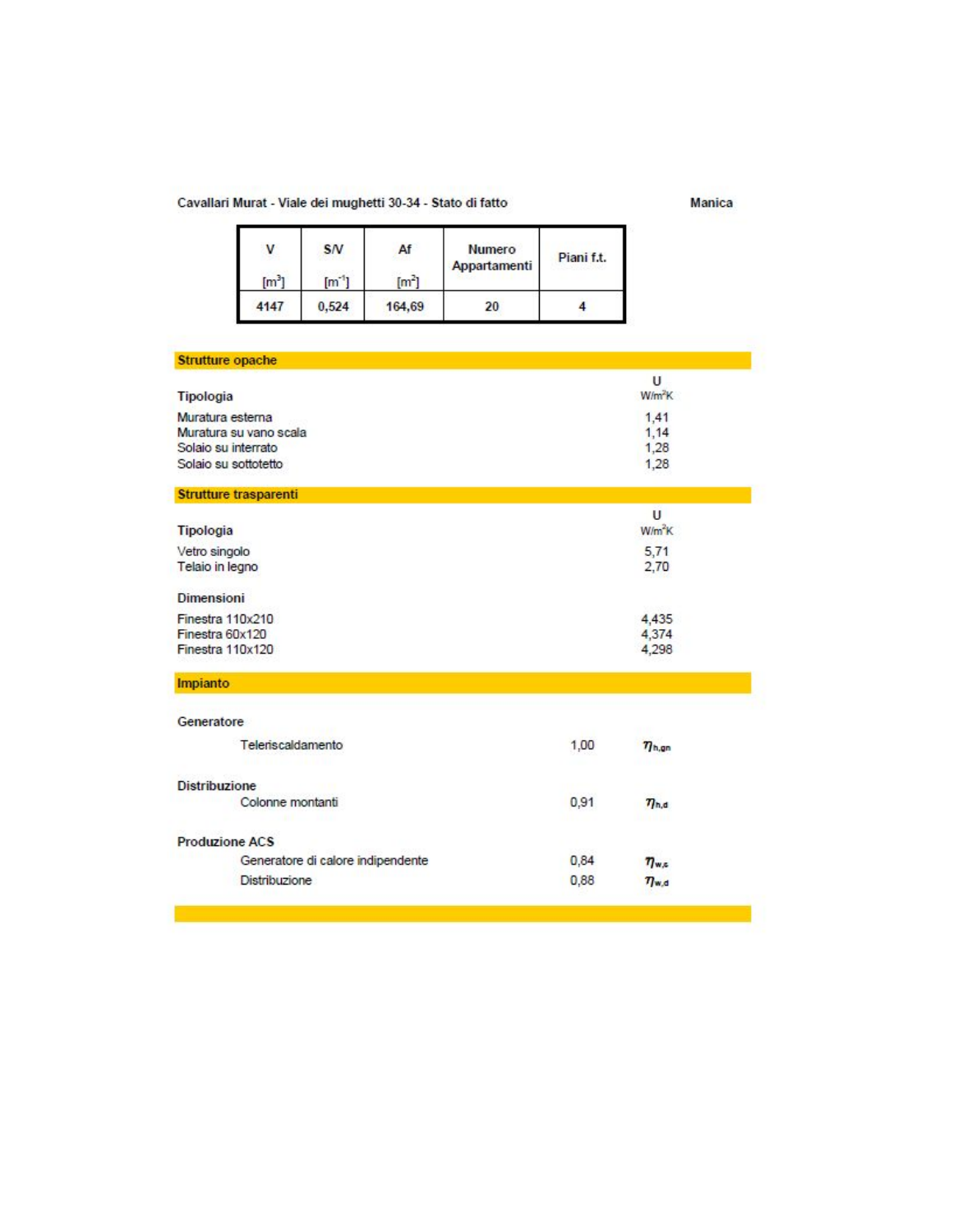



|           | UR                 | <b>SR</b>          | AR                 |
|-----------|--------------------|--------------------|--------------------|
|           | kWh/m <sup>2</sup> | kWh/m <sup>2</sup> | kWh/m <sup>2</sup> |
|           | 16.                |                    |                    |
| $Q_{H,p}$ | 222                | 154                | 79                 |
|           | 19,6               | 17,3               | 17.3               |

- **UR**
- **SR**
- Stato di fatto<br>Riqualificazione base<br>Riqualificazione avanzata **AR**